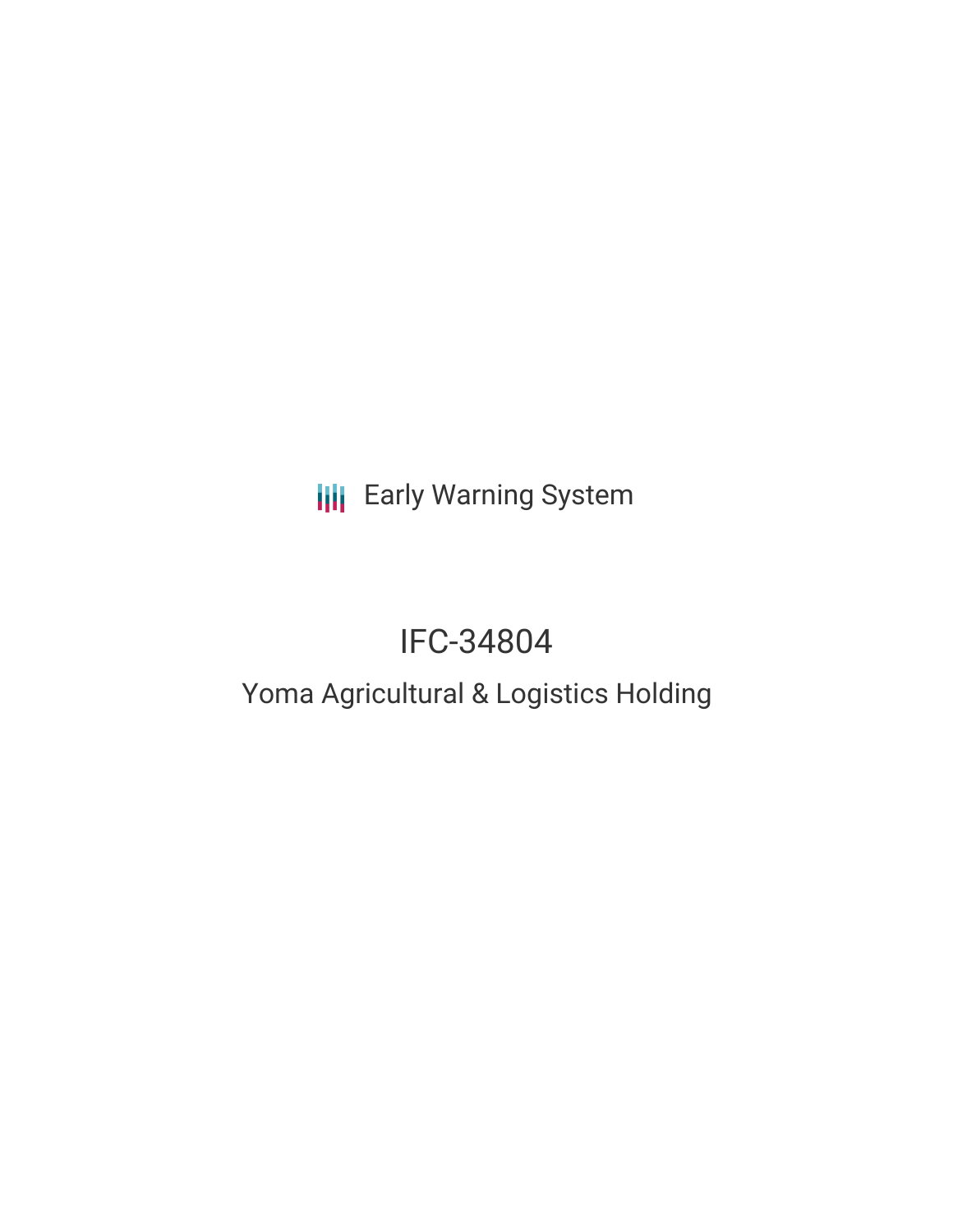

#### **Quick Facts**

| <b>Countries</b>               | Myanmar                                 |
|--------------------------------|-----------------------------------------|
| <b>Financial Institutions</b>  | International Finance Corporation (IFC) |
| <b>Status</b>                  | Approved                                |
| <b>Bank Risk Rating</b>        | C                                       |
| <b>Voting Date</b>             | 2015-12-10                              |
| <b>Borrower</b>                | YOMA FLEET LIMITED                      |
| <b>Sectors</b>                 | Industry and Trade                      |
| <b>Investment Type(s)</b>      | Loan                                    |
| <b>Investment Amount (USD)</b> | \$20.00 million                         |
| <b>Project Cost (USD)</b>      | \$20.00 million                         |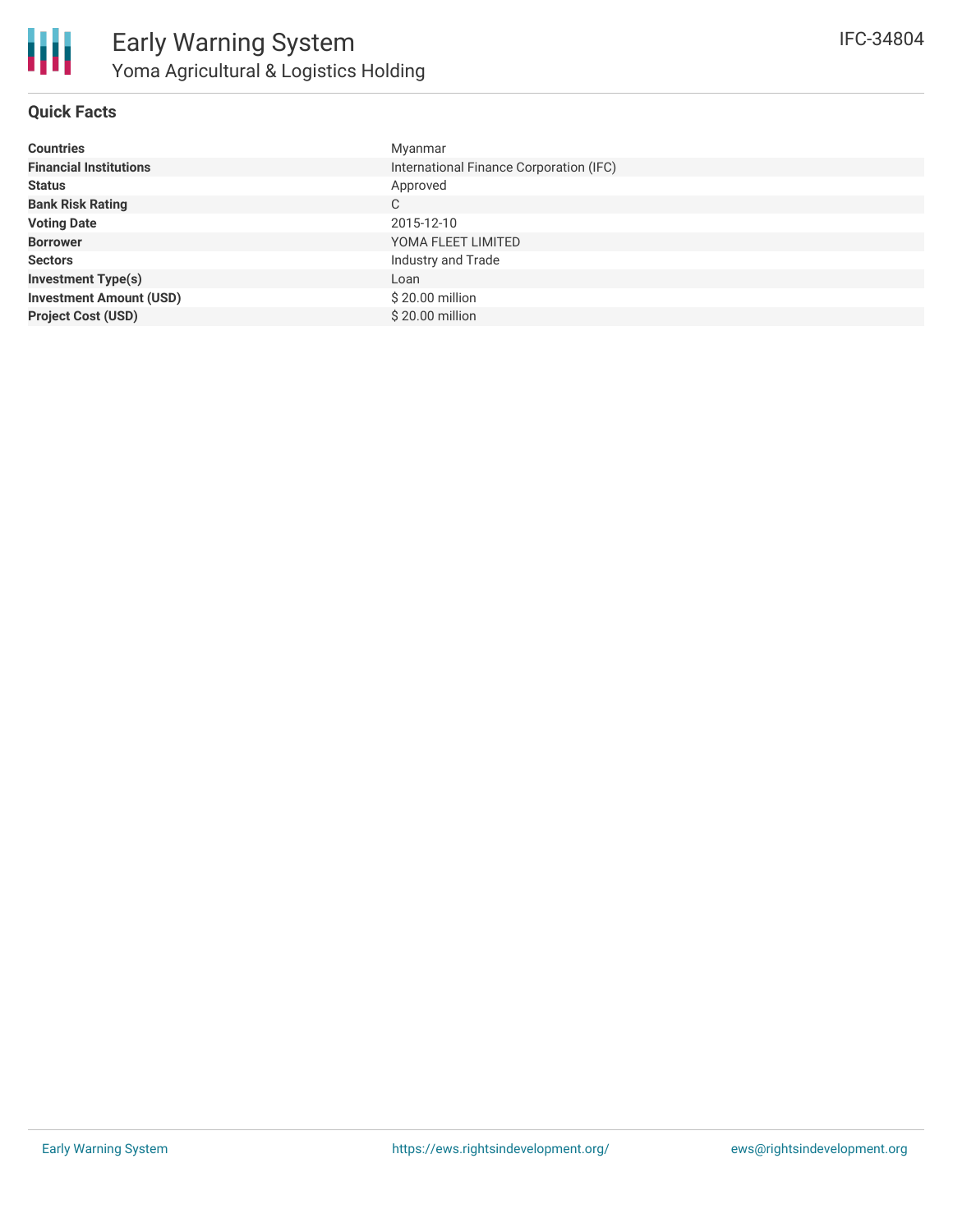

#### **Project Description**

Yoma Fleet Limited (the "Company") was established in early 2014 by Yoma Strategic Holdings Ltd. and its local partner as the first greenfield provider of vehicle operating leases of scale in Myanmar. The Company aims to take the first mover advantage to serve the strong demand for operating leases including corporates in the agriculture, fast moving consumer goods ("FMCG") and construction sectors.The purpose of the Project is to finance the Company's capex plan to purchase a fleet of various types of vehicles.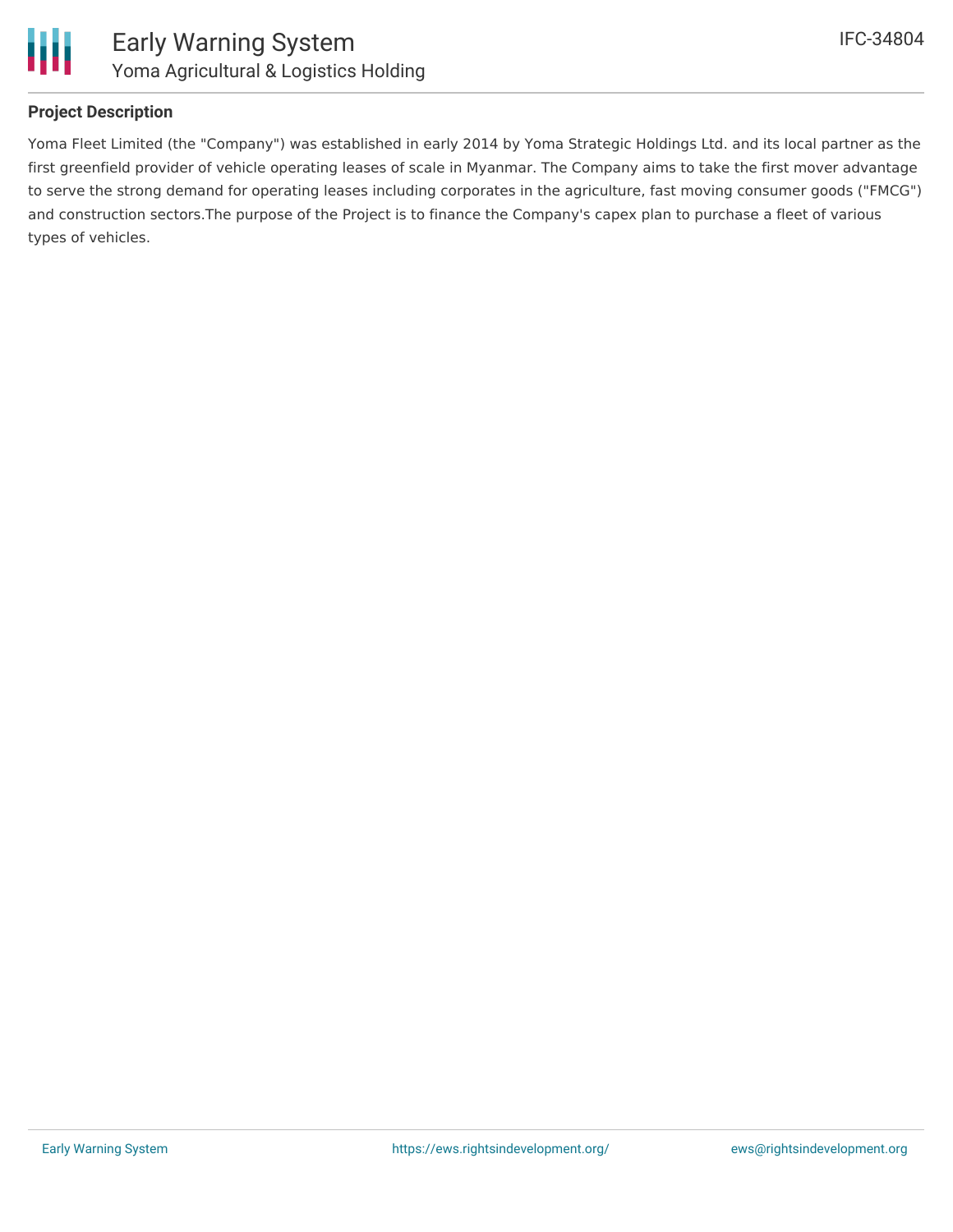

### **Investment Description**

• International Finance Corporation (IFC)

The Company is held by Yoma Strategic Holdings Ltd ("YSH") through its 100% subsidiary Myanmar Motors Pte. Ltd. The Company has a service agreement with Vehicle Lease Management Ltd, that is also 100% owned by YSH. YSH is a Singapore listed company with a market capitalization of US\$698 million as of September 19 2014. YSH is controlled by Serge Pun who is a well-known and respected Myanmar entrepreneur of Chinese descent.

The proposed IFC investment is a US\$20 million A loan for IFC's own account.